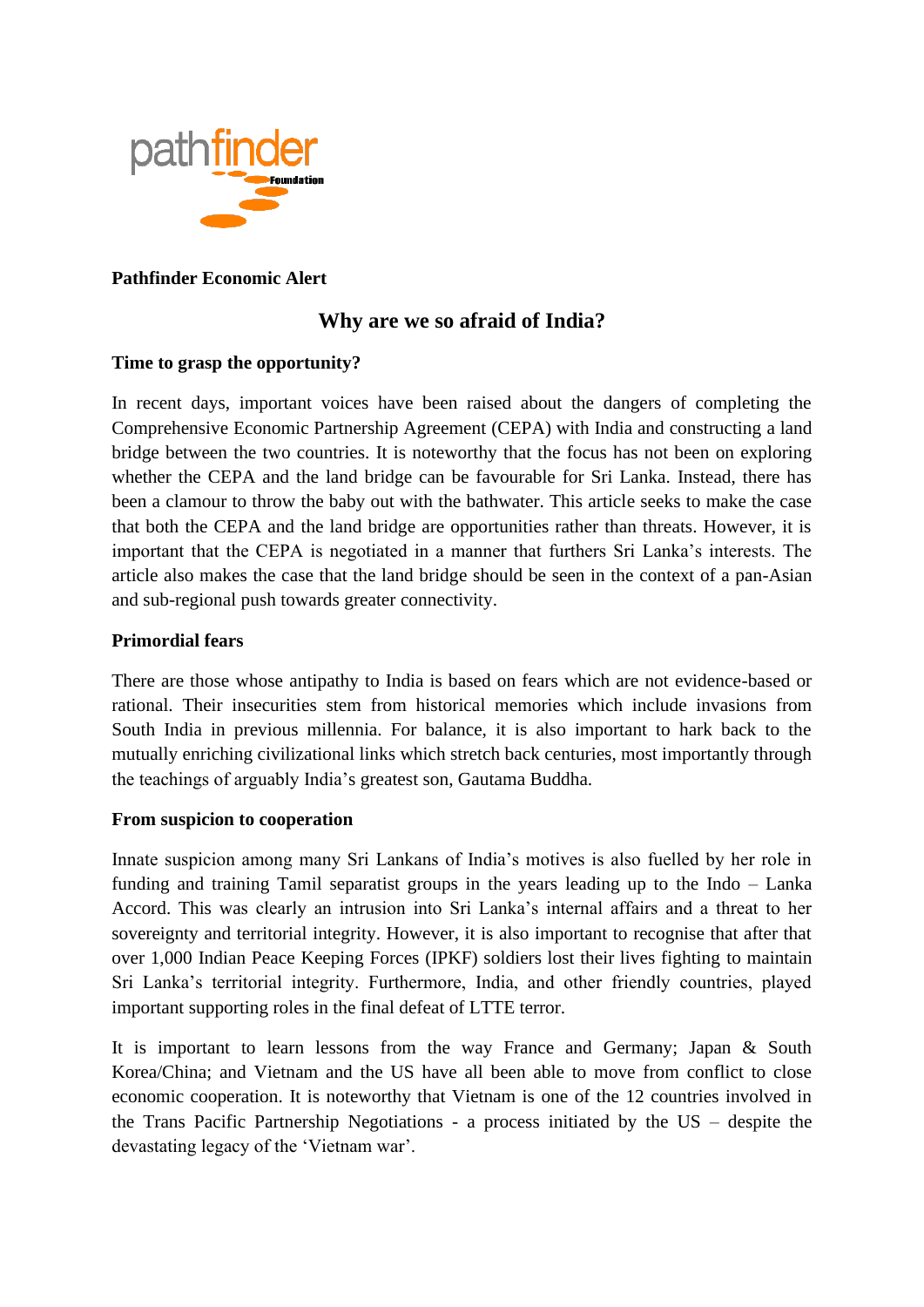### **The case for the Indo – Lanka CEPA**

#### **Economic rationalism not emotion**

It is important that the debate on the Indo – Lanka CEPA is based on 'economic rationalism' rather than emotion based on misunderstanding and misinformation. Hard-headed calculation based on current realities rather than historical fears should be guiding our thinking.

In an ideal world, multilateral trade liberalization and/or unilateral liberalization among major trading partners would be better as there would be no trade diversion. However, given the Doha Round impasse; the slow pace of trade liberalization in India; and the Sri Lankan economy becoming as closed as it was in 1970, there is a case for preferential bilateral agreements, such as CEPA or the FTA with China.

### **Is the Indo – Lanka Free Trade Agreement (ISLFTA) a failure?**

It is argued that the Indo-Lanka FTA has been a failure and that the major outcome has been the sharp increase in our bilateral trade deficit with India. The reality is much more nuanced. Sri Lanka's exports to India have increased from \$56 million in 2000 to \$625 million in 2014. They have also become more diversified with the emergence of items, such as animal feed, electrical appliances and accessories, ships, paper products, glass and plastic products. About 75% of these exports enjoy preferential access to the Indian market provided by the ISLFTA.

At the same time, imports from India have increased very sharply resulting in Sri Lanka's bilateral trade deficit growing from \$544 million in 2000 to \$3353 million in 2014. It is important, however, to interpret this seemingly adverse trend carefully. Only about 20% of Indian imports enjoy preferential access to the local market. The rest have entered on MFN terms i.e. they were internationally competitive and provided Sri Lankans with cheaper goods and served to reduce the country's overall trade deficit i.e. though the ISLFTA has contributed to increasing the bilateral trade deficit, it has served to contain Sri Lanka's overall trade deficit.

In addition, given the nexus between trade and investment increased trade flows have also helped to catalyse about \$1 billion of Indian FDI into Sri Lanka.

Hence, it is inaccurate to conclude that the ISLFTA has been a failure. However, it is also legitimate to point out that it could have delivered significantly better outcomes. The negative experiences related to Vanaspati oil and copper dented confidence. In addition, the persistence of non-tariff barriers has discouraged Sri Lankan exporters. It is undeniable that the ISLFTA has had a number of problems associated with it. However, it has also provided a framework for addressing these issues. In fact, the trading environment has been improving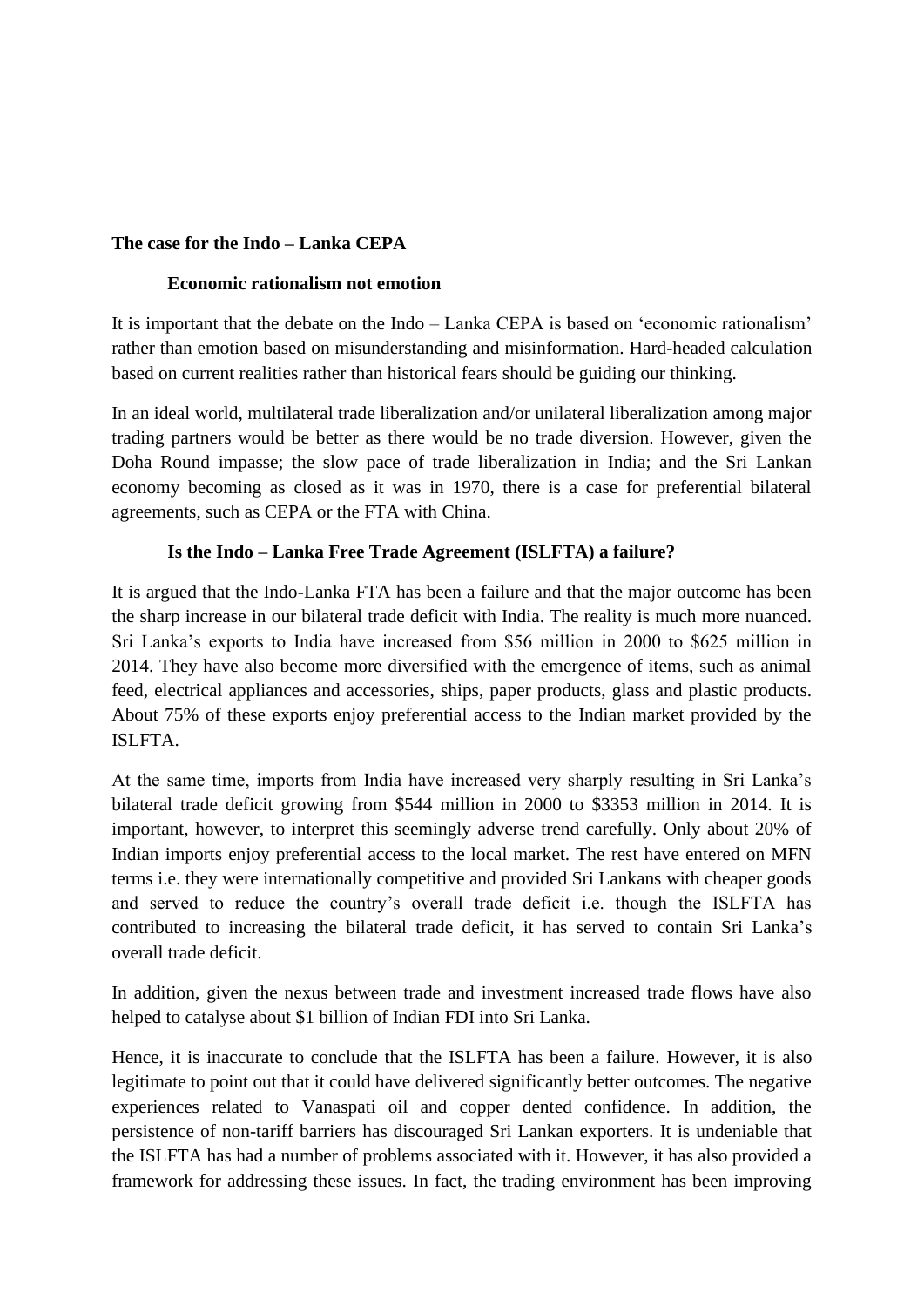and a number of sources of friction have already been addressed. There is more to be done, including a Mutual Recognition Agreement (MRA) to overcome the non-tariff barriers based on conformity assessment procedures and product standards.

# **Why should we complete the CEPA negotiations?**

There are a number of reasons why the overall landscape has improved:

- India has reset its relations with its neighbours in South Asia. It has concluded that peace and prosperity in the sub-region would not only benefit its own development but also create a more conducive environment for pursuing its ambitions as a rising global power. It does not wish to be distracted by irritations in the neighbourhood (Indo-Pakistan relations are a special case). Significant advances are already underway in India's relations with Bangladesh, Bhutan and Nepal in areas such as power generation and grid connectivity as well as road and rail transit.
- Improving infrastructure in both Sri Lanka and India is reducing transaction costs and increasing the advantages of proximity.
- PM Modi's 'make in India' strategy is likely to generate new opportunities to plug into the supply chains of companies operating in India, both domestic and MNCs.
- The anticipated introduction of the General Sales Tax (GST) will also improve the ease of exporting into the Indian market as it will result in the elimination of a number of state-level taxes and levies. It would be a significant advance in the move towards a single market in India.
- India has accepted the principle of 'non-reciprocity'. This offers Sri Lanka an opportunity to take advantage of trade measures such as negative lists, safe-guards against import surges and differentiated transitional arrangements to increase the potential benefits from the CEPA.
- It is in the interests of smaller countries to seek a rules-based regime to manage relations with much larger trading partners. In the absence of such a disciplinary framework everything has to be negotiated on a case-by-case basis. The asymmetry between the Sri Lankan and Indian economies will grow over time. In addition, India is Sri Lanka's largest trading partner. This amplifies the need for a rules-based agreement, such as CEPA, particularly as it offers the possibility of strengthening the dispute-resolution process at a time when the asymmetry between the countries will increase as Indian growth accelerates.
- An on-going World Bank study has concluded that greater trade integration with India can generate significant gains for the smaller countries of South Asia. Sri Lanka can benefit from preferential access to a large market which will allow the realization of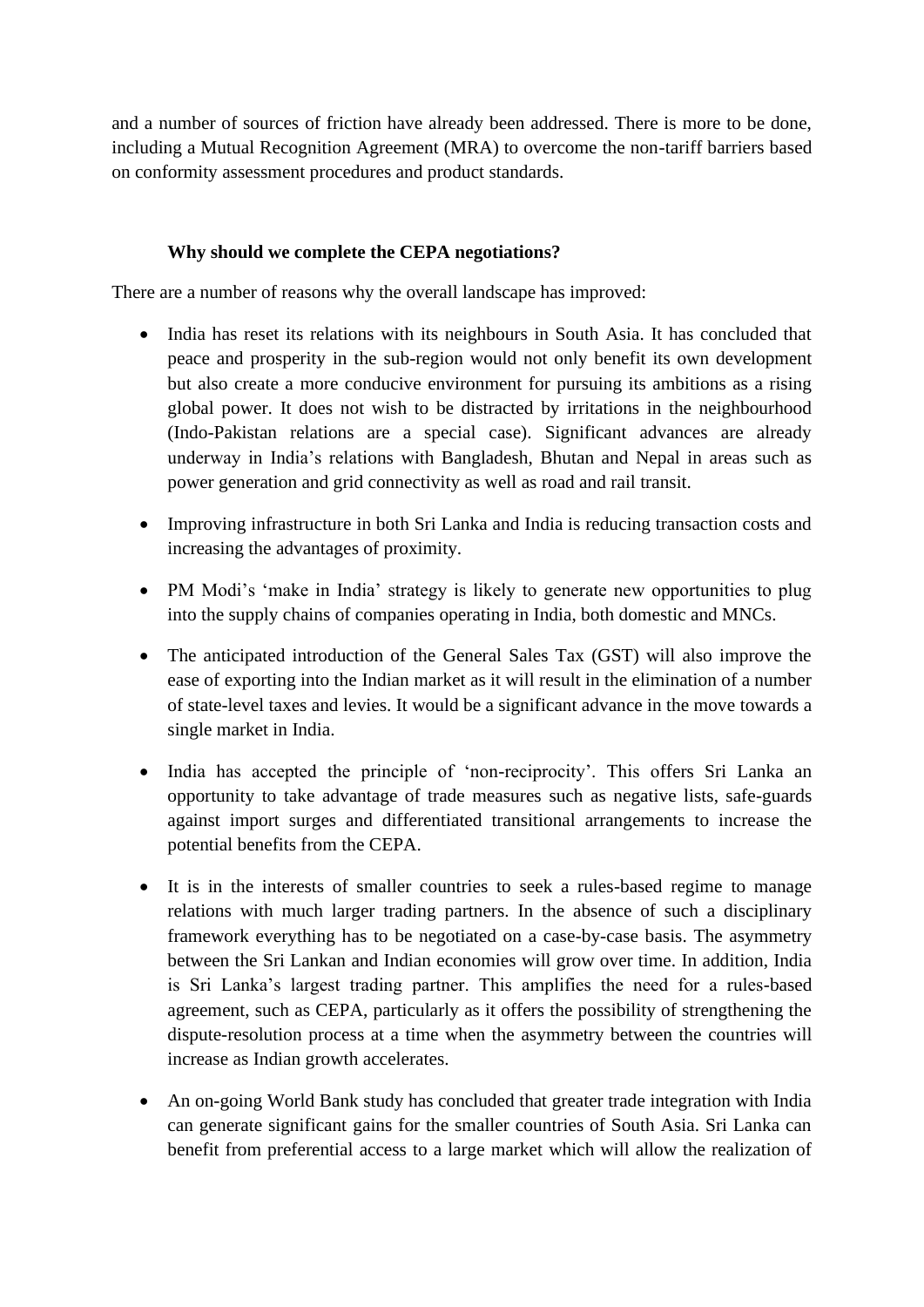economies of scale; the opportunity to integrate into large value chains; and access to investment which can bring in markets, technology and know-how.

- There is also a strong case to complete the CEPA quickly as India has already negotiated preferential trade agreements with other countries and is in the process of completing further agreements. Sri Lanka is already in danger of losing its first-mover advantage. In addition, if delay leads to a reduction of Indian tariff levels, the preferential advantages from the CEPA would also be eroded.
- There is a strong case for extending the current FTA in goods to include services and investment.
	- o There is a general consensus that with the rise in wages, Sri Lanka has a greater competitive advantage in services exports e.g. shipping, aviation, ICT/BPO/KPO, financial services, etc. Shipping and logistics is clearly a strength because of Sri Lanka's strategic location and the efficiency of the Colombo port. It would be illogical not to include services in the bilateral rules-based agreement when this sector offers much scope for growth and India has accepted the principle of non-reciprocity. Despite the scare stories, the reality is Sri Lanka will be opening-up very little beyond what is already available under existing legislation, such as the BOI Act. Claims that the country will be flooded by professionals and barbers are not founded on facts as very few sectors will be opened up i.e. areas such as IT and ship-building where there is a scarcity of local skills.
	- o It is also important to include investment. The nexus between trade and investment is crucial for maximizing benefits from trade agreements between asymmetrical economies. Increased Indian investment will generate exports back to India. This is the best way of addressing the current large trade deficit between the two countries. Increased Indian investment can also generate more exports to Pakistan and China (anticipated) using the FTA's with those countries. Sri Lanka can act as a bridge using the three agreements to its advantage.

# **The case for the land bridge**

Throughout Asia, there is a gathering momentum to improve connectivity. As mentioned above, there is considerable progress being made in this regard in the North East of the South Asian sub-continent. In addition, the Asian Development Bank and China (through its land and Maritime Silk Route initiatives as well as the Asian Infrastructure Investment Bank) are in the vanguard in developing infrastructure which will improve connectivity between the different sub-regions in Asia.

South Asia is being connected to the East through Myanmar and South East Asia. Links with Central Asia are being improved through Pakistan. The proposed land bridge will connect Sri Lanka to the emerging pan-Asian network of roads. Countries like Bangladesh, Bhutan and